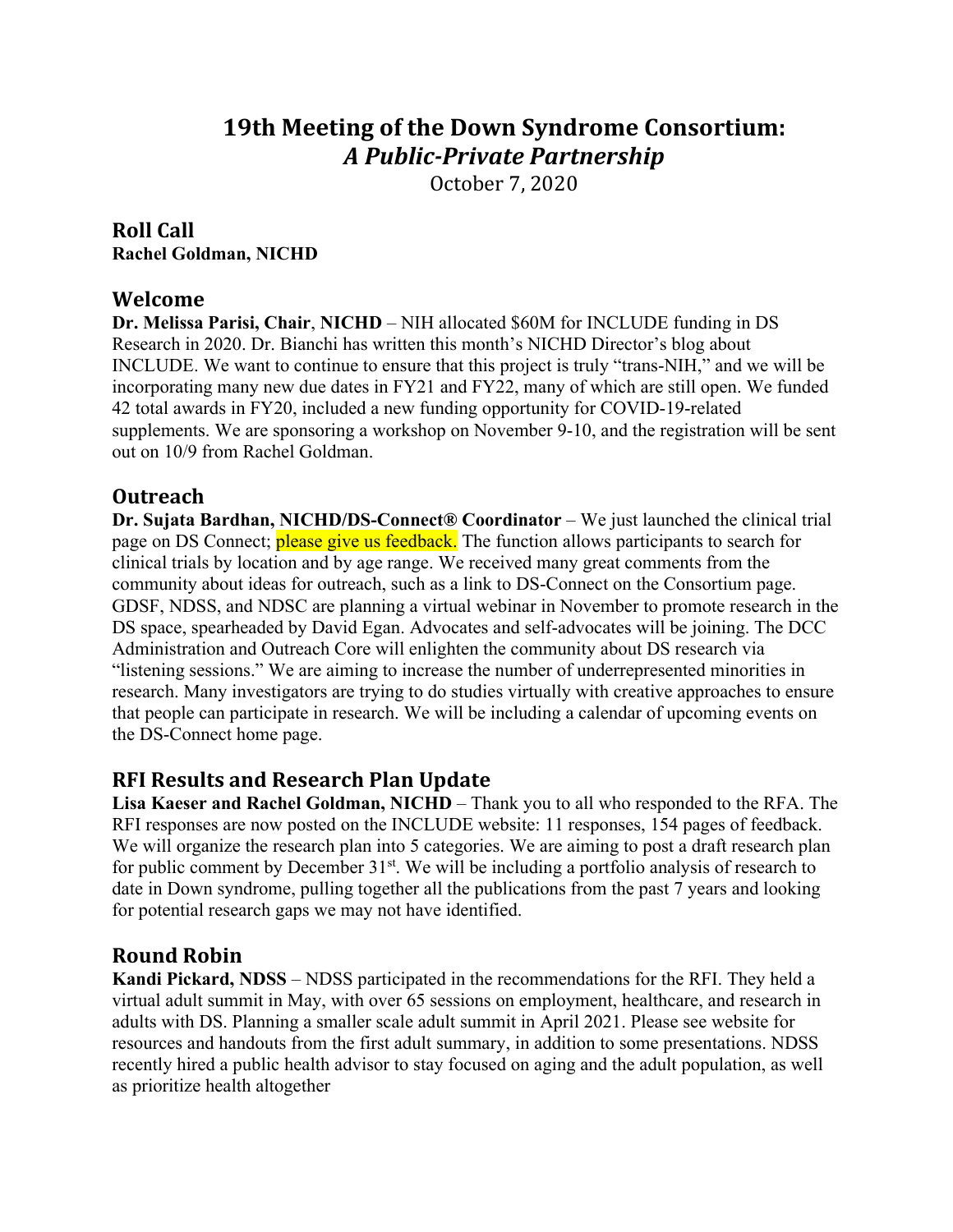**Down Syndrome International**, Jessamy Tang – Working on COVID19 responses with countries around the world such as Nigeria, Uganda, and Bangladesh. World Down Syndrome Congress has been postponed with no rescheduled date yet. Other projects include advocacy, inclusion, employment, self-advocacy. Published education guidelines on website. Health guidelines are under development.

**Kristen Hughes, Special Olympics** – All of our activities have moved from in person to virtual. We are promoting physical activity and fitness, as well as providing advocacy training for selfadvocates and family members. HCP trainings are now being done virtually – see learn.specialolympics.org.

**Roger Reeves, T21 Research Society** – The 4<sup>th</sup> International T21RS will be virtual, hoping to have an in-person meeting in 2022. T21RS-sponsored survey on COVID-19 in DS. Update infographic for COVID-19 is being developed.

**Joaquin Espinosa, Linda Crnic Institute** – Excited about the INCLUDE awards to the University of Colorado investigators. You will be hearing from us about our role in the DCC. Joaquin will be leading the administrative and outreach core.

Melissa: we hosted a workshop a year ago on Cohort development, which resulted in 6 working groups to work on specific projects. These activities will be informing the data coordinating center.

**Michelle Whitten, GDSF** – The NDSC Roundtable on treatment and vaccines panel was successful. We repeated with DSDN and will do with DSAIA and other organizations. JAK inhibition as a treatment for COVID-19 in DS. We have been able to implement emergency relief grants to 140 families for food, rent, and medical costs, with another round pending. We offered to 118 local DS organizations who are members of Global, as well as bridge grants to 20 small groups. We have made sure that every ward of the state is geared up with PPE; families get 1 weeks' worth of PPE so they can make visits in the hospital. Be Beautiful Be You Fashion show will be virtual, tickets are \$25. In person Acceptability Gala planned for May 2021 in DC. Global medical care guidelines for adults will be published this year. Self-advocate committee and club will be launched in January.

**David Egan, Self-Advocate** – Happy "World Down Syndrome Day" to everyone! New book: More Alike Than Different: My Life with Down Syndrome. See website: davideganadvocacy.com.

**Mitchell Levitz, Self-Advocate** – Worked on guidelines and protocols for medical professionals to use. Collaborating on other projects. Will reach out to NIH about feedback on Center for dignity and healthcare, which was sent to everyone. Please send feedback by the end of October.

**David Tolleson, NDSC** – congrats to David on his book! Pivot with "convention on your couch," number of attendees like Sacramento convention. NDSC Convention in 2021 will be in Phoenix in July, plan is to be hybrid virtual and in-person. Hosted summer learning series in Spanish that reached 1500 people. International lack of information. Work with colleagues to provide information on COVID-19, working with families on educational rights for families with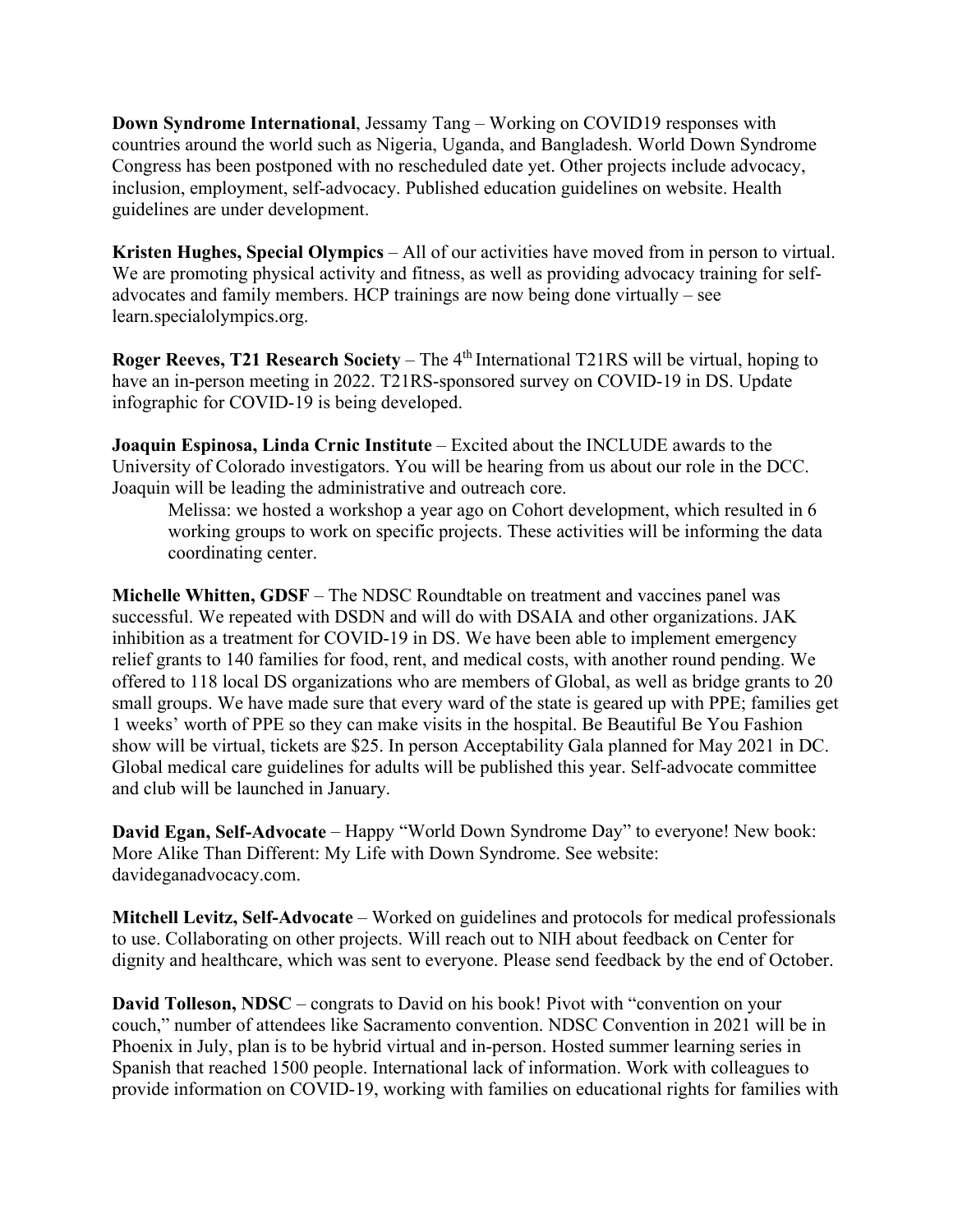children in the hospital. Fall learning series specific to different ages of life. Virtual gala on October 22: Tim Tebow, Ludacris, "Born this Way" cast, free to attend and there is a dance at the end. Register at the NDSC website.

**Matthew Janicki, NTG** – transitioning from being under American Academy of Developmental Medicine and Dentistry to being their own not-for-profit organization. Now a new partner in CDC-funded University of Illinois brain health 5-year grant on IDD and dementia. Workplace enhancement workshops will begin October 19<sup>th</sup> and take place every 2 weeks, using ECHO framework (hub site and spoke sites to share info from experts). Participate in T21RS study on COVID. Will look at data during meeting tomorrow, specifically, how people with DS are affected by COVID, including comparison of incidence rates between DS and other IDD groups (new).

**Nicki Baumer, DSMIG** – DSMIG collaborated on efforts related to COVID-19 and DS/hospitalizations and DS. Virtual meeting June 2020, not sure about July 2021. During DSMIG conference—1st Town Hall on COVID-19 and DS—will repeat same format in a few months. Tackle SES, diversity, race, inequalities in clinical care, adverse childhood experiences. Will send out survey for input.

**Heather Snyder, Alzheimer's Association** – Executive Committee of Professional Interest Area (PIA) of iSTAART—connect DS and Alzheimer's communities. Scientific researchers to look at intersection of DS and AD. 2nd webinar last week: AD and EOAD and DS; scientifically focused. DS-Connect is similar to Alzheimer's Association CT matching service: "trial-match" to make it more user-friendly. Includes trials for those with DS; 7 trials listed on alz.org for DS and AD. Happy to share information: can send them INCLUDE RFAs to post on website.

**Colleen Jackson-Cook, International Mosaic Down Syndrome** – Awareness campaign in October. New social media card every day to focus on awareness raising and fundraising, both educational and foundational. Undecided what will happen for 2021 research retreat in the summer, current plan is to hold it in California. Creating a new documentary film about mosaic DS – resource for families.

**Hampus Hillerstrom, Lumind IDSC** – We are involved in COVID-19 Q and A; T21RS survey distribution. Observational study of adults in DS—paused in March, restarted end of summer. Bringing in assessment scale for validation developed by Andre Strydom—will be submitted very soon for publication. Interim analysis of first 100 participants: blood biomarker data will be presented on a poster at CTAD meeting; novel biomarkers. New England DS symposium with MIT, Alana Foundation, and Massachusetts DS Congress: Nov 10th, 8:45 am- 4 pm. We will notify NIH next year to avoid conflict with NIH workshops. Different topics: basic science, OSA, AD, self-advocates. My DSC with community members—opportunities for research from home. "MapHabit" visual maps for AD initially—tool for independence in children. Goal Attainment Scale for AD in DS: DGI clinic?

**Maggie Nygren, AAIDD** – submit proposals for our 2021 conference. Involved in hosting 2020 Reinventing Quality Conference, find at reinventingquality.org, all 45 min long. Topics include decision-making using technology, and grief and loss in the time of COVID.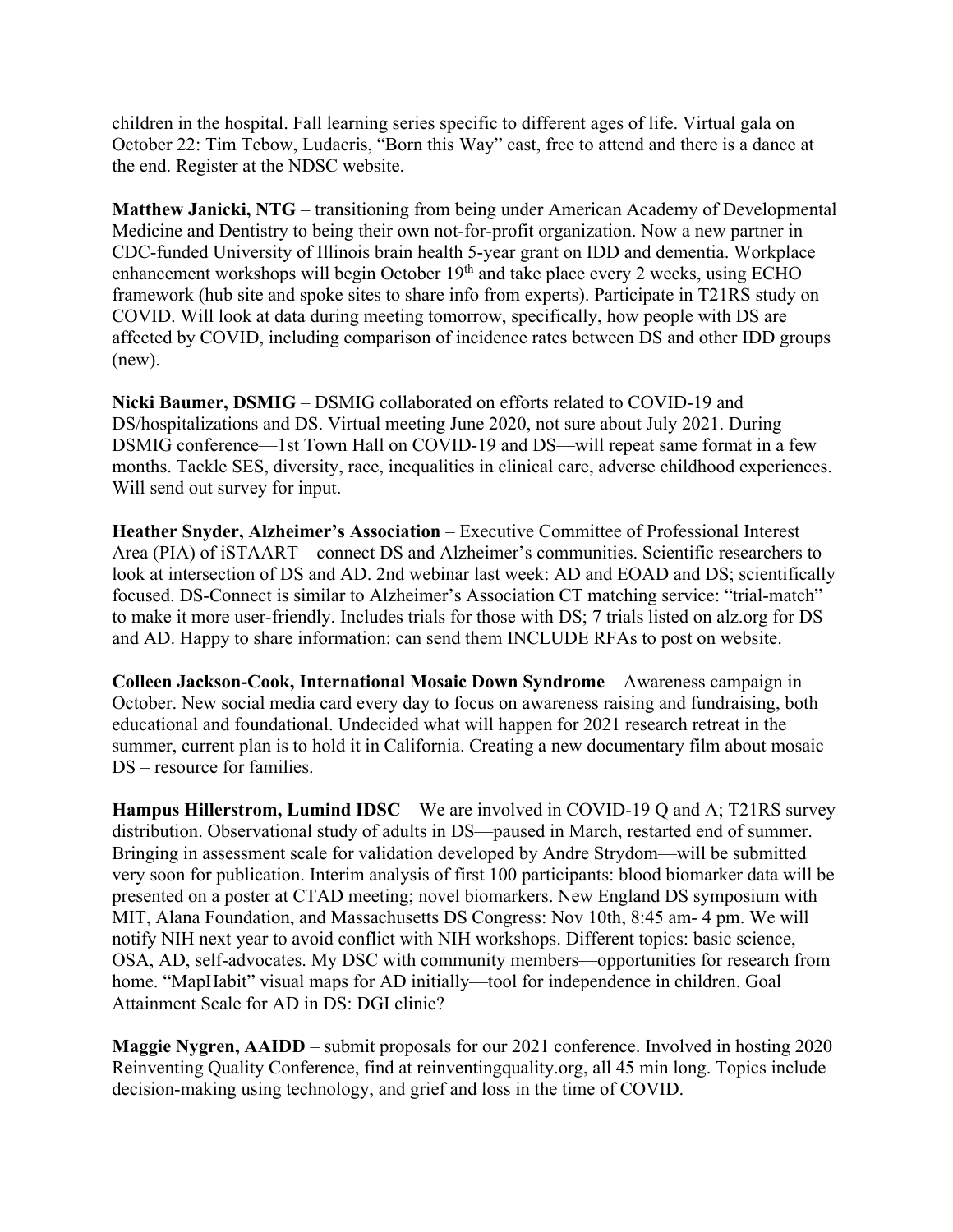#### **Members Present**

Sujata Bardhan, *NICHD* Nicole Baumer, *DSMIG* Sarah DeMaio, *AUCD* Tara Dutka, *NIMH* David Egan, *Self-Advocate* Joaquin Espinosa, *Linda Crnic Institute* Rachel Goldman, *NICHD* Jim Hendrix, *Lumind IDSC* Hampus Hillerstrom, *Lumind IDSC* Kristin Hughes, *Special Olympics* Colleen Jackson-Cook, *IMDSA* Lisa Kaeser, *NICHD* Erica Landis, *OD* Mitchell Levitz, *Self-Advocate*  Huiqing Li, *NHLBI* Maggie Nygren, *AAIDD* Melissa Parisi, *NICHD* Kandi Pikard, *NDSS* Roger Reeves, *T21 Research Society* Robert Riddle, *NINDS* Charlene Schramm, *NHLBI* Michelle Sie Whitten, *GDSF* Malcolm Smith, *NCI* Heather Snyder, *Alzheimer's Association* Nathaniel Stinson, *NIMHD* Jessamy Tang, *Down Syndrome International* David Tolleson, *NDSC* Christy Weir, *Special Olympics*

## **Chat**

**From Margaret Nygren to Everyone: 03:31 PM**  Hello from Silver Spring, MD! **From Sujata Bardhan-NICHD to Me: (Privately) 03:40 PM**  Are we going to record this meeting? **From Debbie Jae to Everyone: 03:42 PM**  I don't see the slides advancing. Can others see something other than the title slide? **From Global Down Syndrome Foundation to Everyone: 04:14 PM**  So impressive. Very grateful to NIH and NICHD's leadership on INCLUDE that will truly improve the lives of people with Down syndrome in a real and immediate way! **From Joaquin Espinosa to Everyone: 04:30 PM**  I have to join another call, thanks everyone for your hard work for people with Down syndrome **From Kathleen Egan to Everyone: 04:51 PM**  I am looking forward to working with Global, NDSC and NDSS and NIH on the outreach project to have more families and individuals with Down syndrome to volunteer in research. I also have